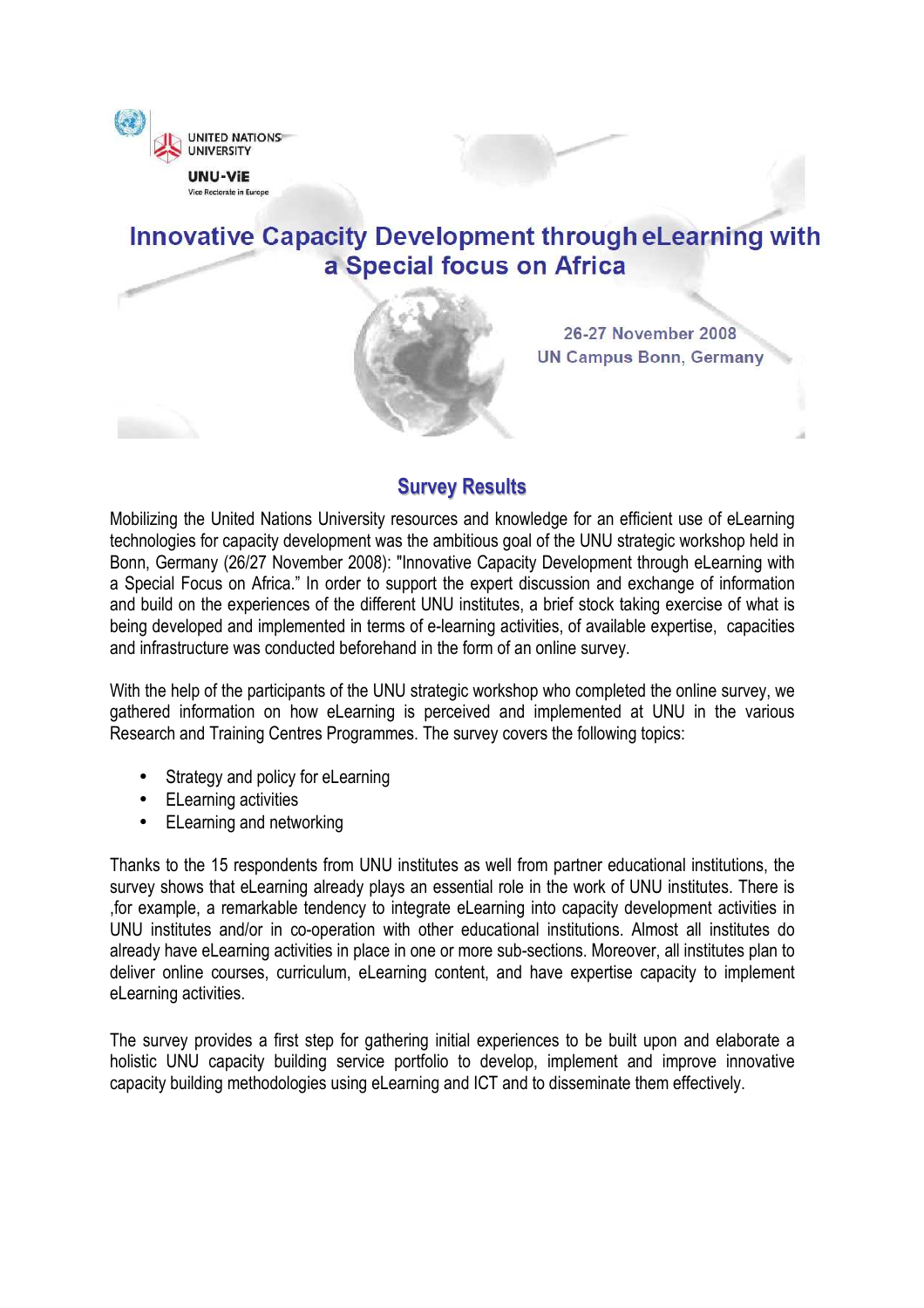## **Questions 1-4: Personal details**

#### **Question 5:**

# *From your personal perspective please indicate your opinion on the following statements by clicking the appropriate number:*



- face to face learning will always be paramount
- in blended courses and increasingly in courses with a distance learning component and the same environment will also support research collaboration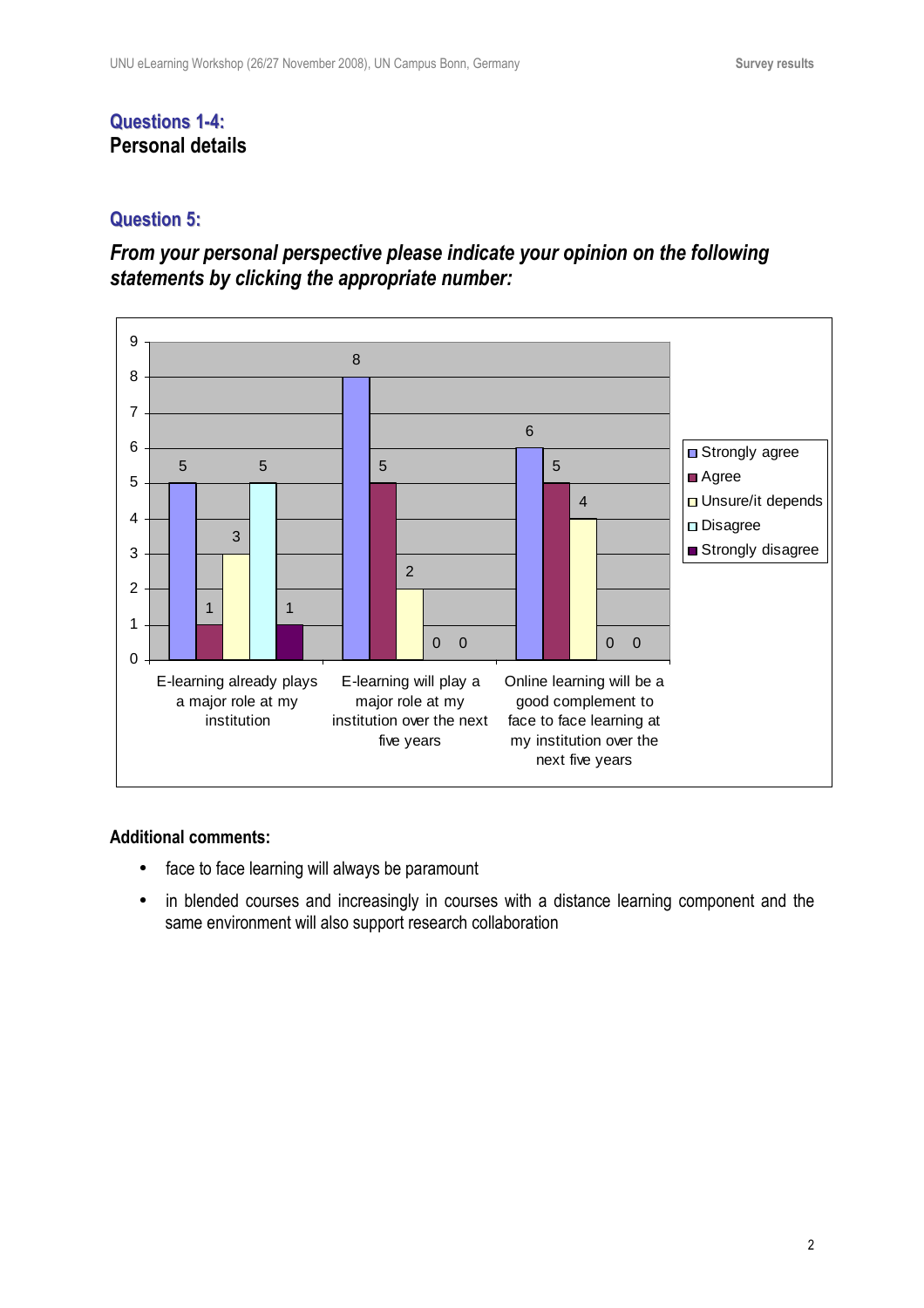

# *Does your institution have an institution–wide "E-Learning Strategy" or equivalent?*

- Harmonisation of various initiatives is difficult
- E-learning is an area we are involved in but as a component of distance education around which our research and development activities are focussed
- An e-learning strategy group is formed. This group is to develop training in using e-learning and support the development of e-learning materials.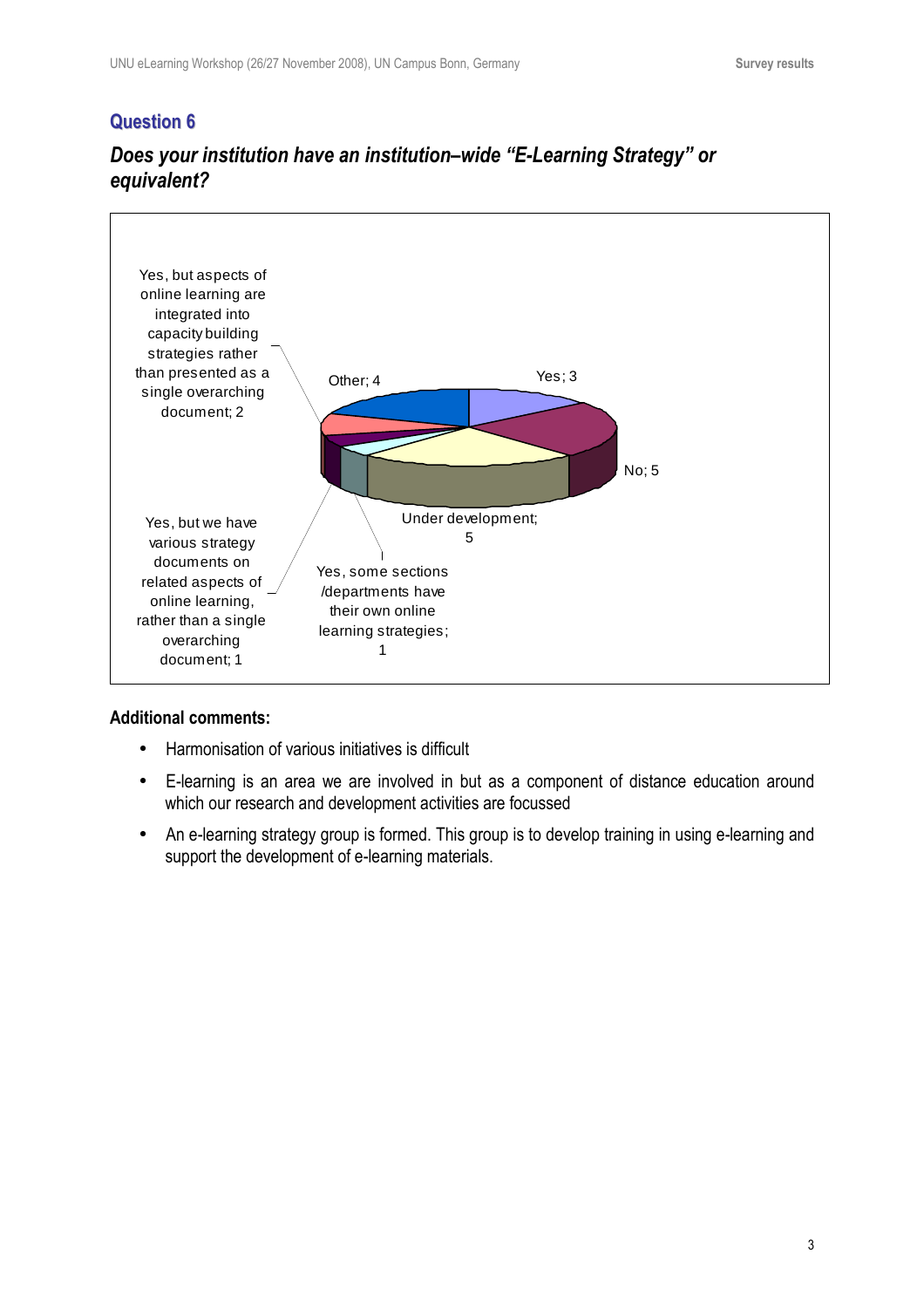# *Do you think that e-learning can support capacity development activities at your institution in the following ways?*



- Depends very much on the physical and psychological internet access by this larger audience this is at issue in South Africa too
- Though most of this happens face to face
- If this refers to capacity building activities of our partners and professionals in developing countries then yes widening access is needed
- Attitude change required, in-situ capacity building workshops is still the first choice here, lack of awareness of the potential of e-learning tools and systems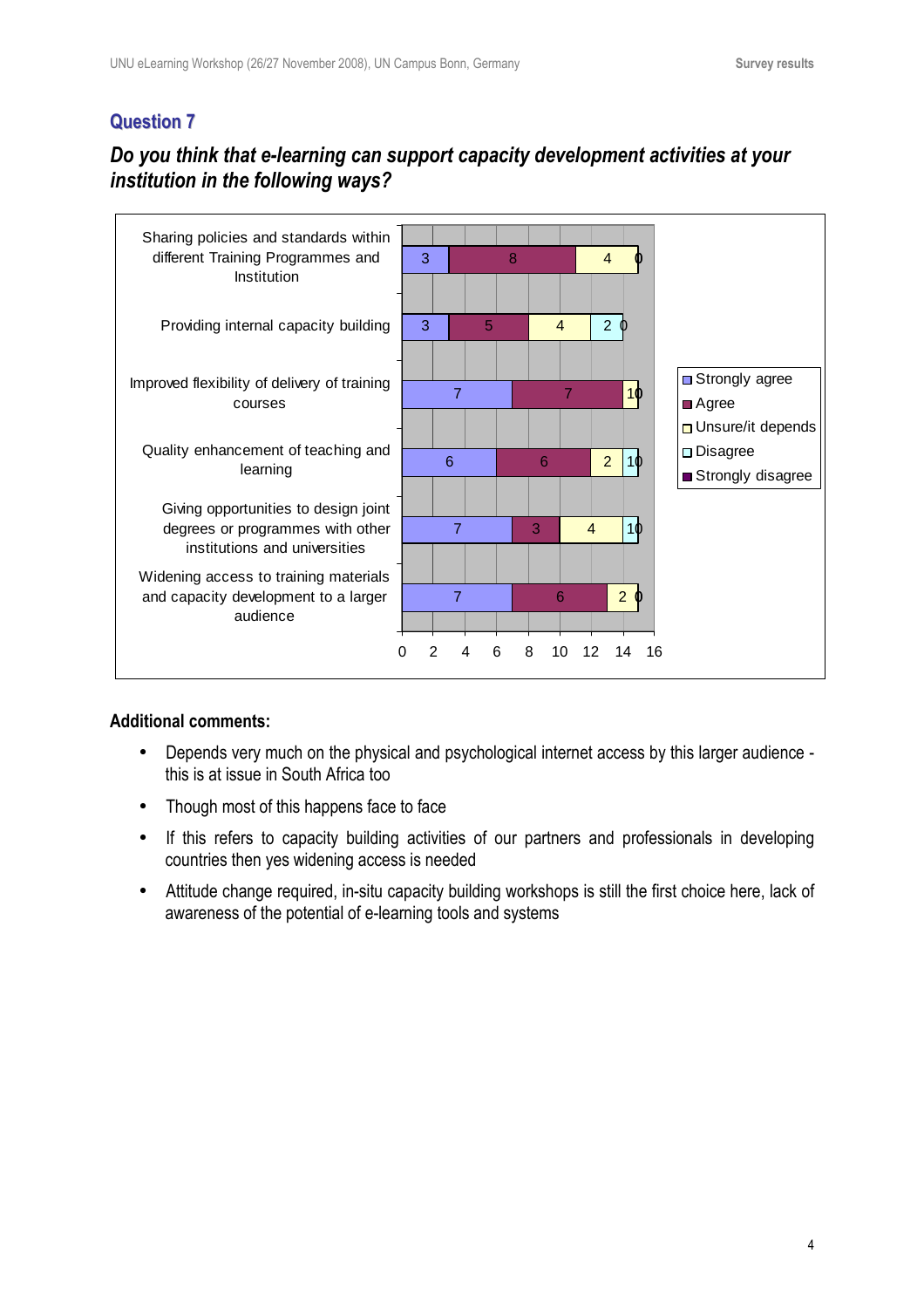#### **E-Learning activities/Online mode**

# *According to your best estimate, how often do current programmes/courses offered by your institution have the following online modes?*



#### **Question 9**

# **E-Learning activities/Teaching and Learning Processes**  *Staff expertise for development of e-learning courses*

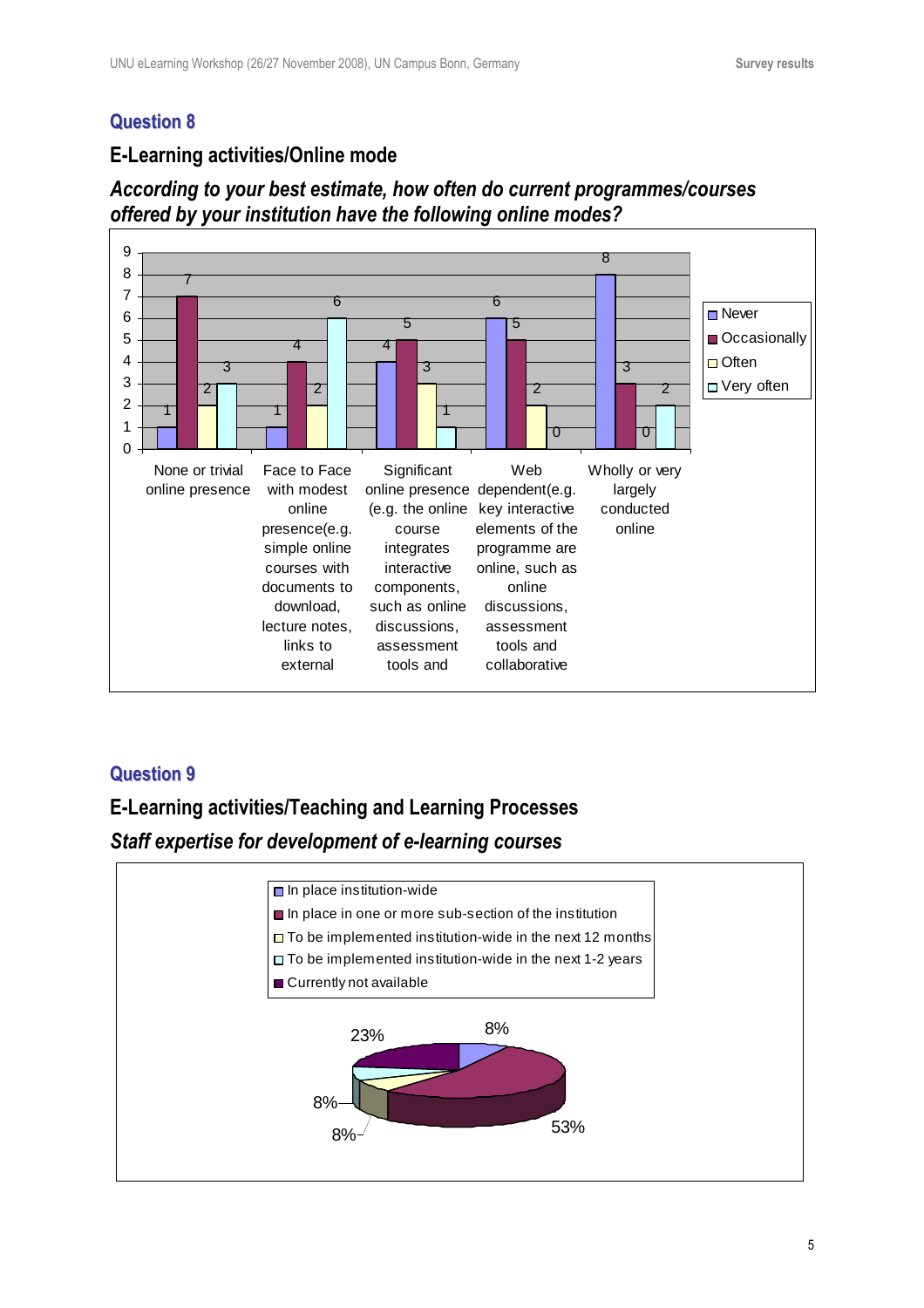#### *Staff expertise for delivery of partial e-learning courses*



# *Staff expertise for delivery of fully online courses*



#### *Staff e-tutoring/facilitation skills and competencies*



*Staff expertise for development of content to support online learning* 



## *External support for development of content to support online learning*



# *Online courses are supported with e-tutoring / facilitation*



## *Online courses are designed with interactive group learning activities (social learning)*



# *Online courses are designed with individual activities (self paced learning)*

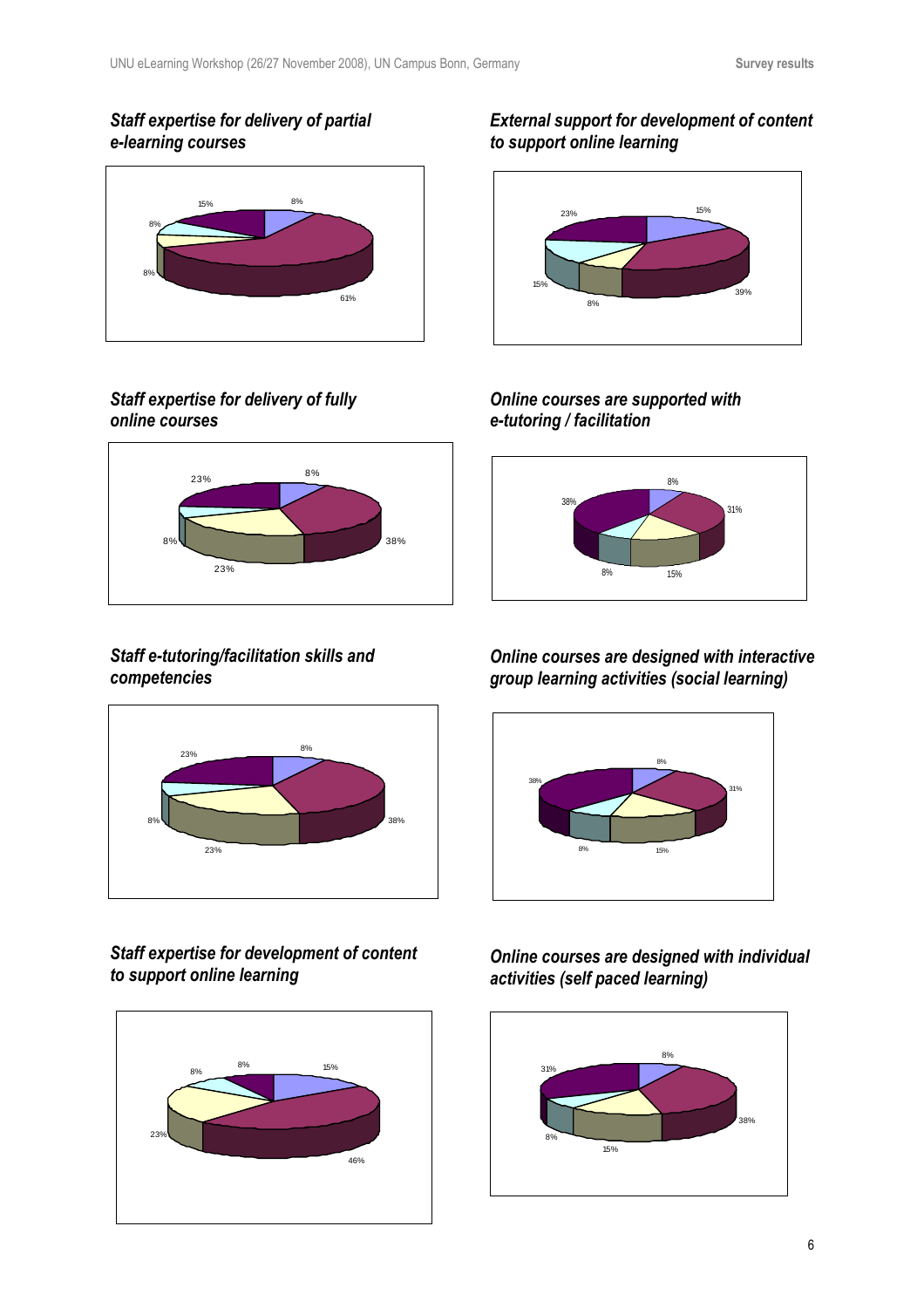# **Question 10** *Please indicate the status of e-learning activities at your institute.*



- Still very unusual since almost all courses have a face to face component. Colleagues in Health Sciences are the closest to having the capacity and run several professional development courses with extended online components.
- Growing cluster of lecturers who facilitate online learning within blended courses but most rely predominantly on face to face facilitation. Good examples of e-tutoring in specific courses in Anthropology, Sociology, Psychology. Gender Studies, Health Sciences, Economics, International Law-
- We lack policy and systems. There is strong interest in this from an influentual minority of lecturers across several faculties.
- This is the way we want to go.
- Research capacity building on the theme of regional integration for a network
- **http://events.streamlogics.com/wto/2004/, Open knowledge portal**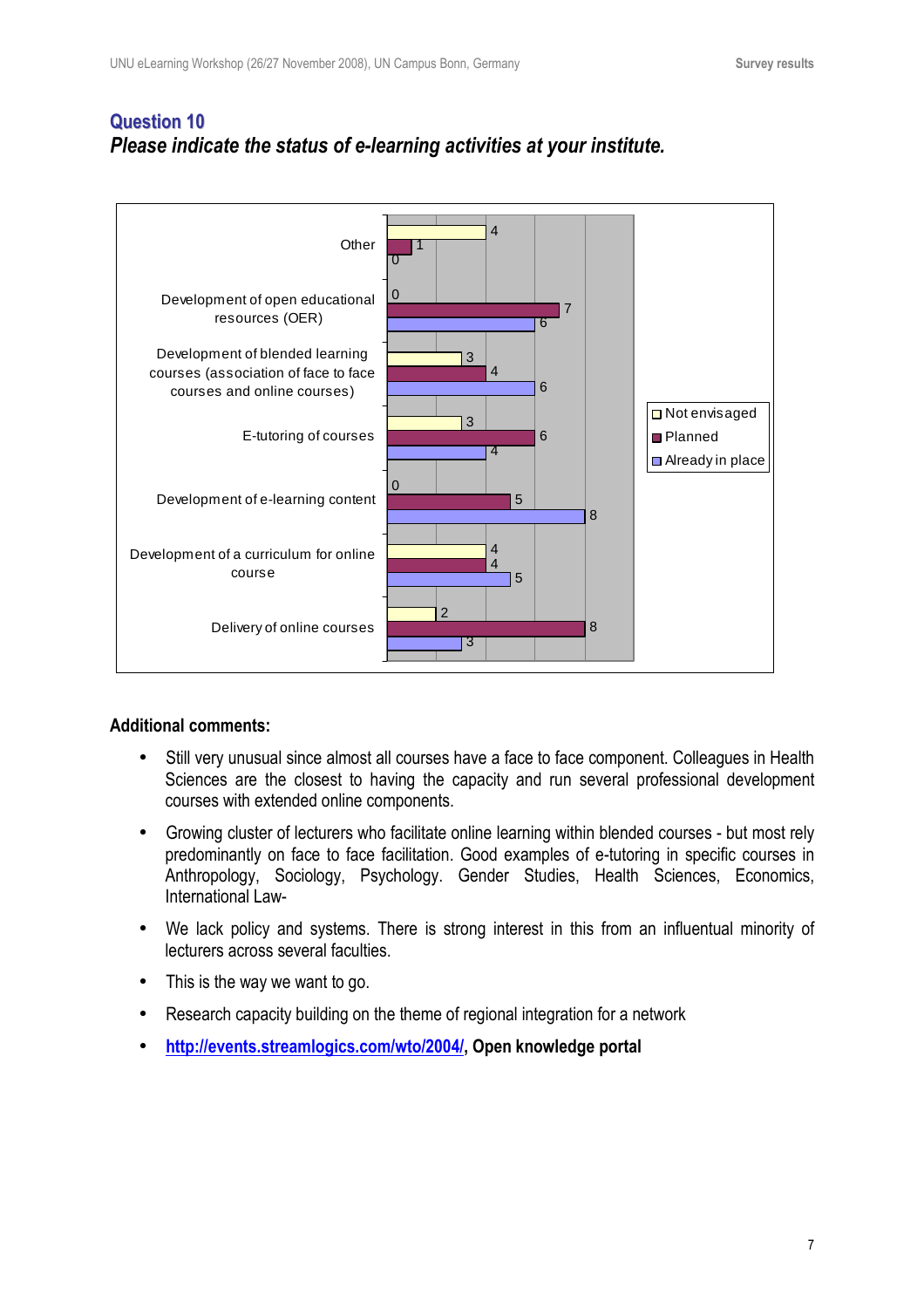## **Question 11** *Please indicate the current internal capacity to implement e-learning activities at your institute.*



- These capacities are concentrated in our unit and a cluster of teaching departments which is growing year by year due to the efforts of the departments and our staff development workshops and seminars
- We support lecturers who prefer to teach themselves as well as those who come to workshops and seminars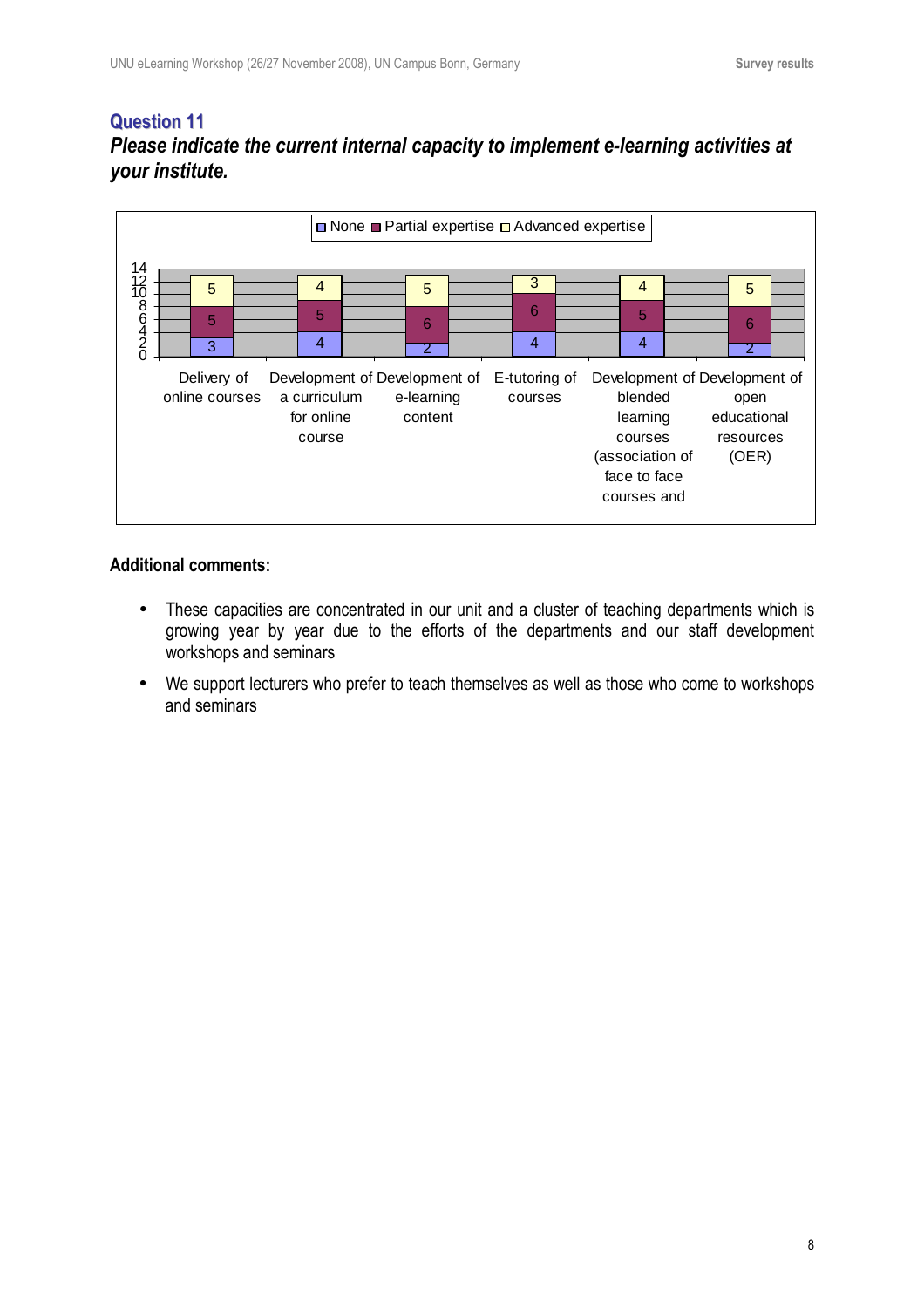# **E-Learning activities/Technology**



#### **Implementation of a content management system**



#### **Use of open source applications**



#### **Compliance with international interoperability standards (e.g. MS,SCORM)**



#### **Investment in access to online journals and e-books**

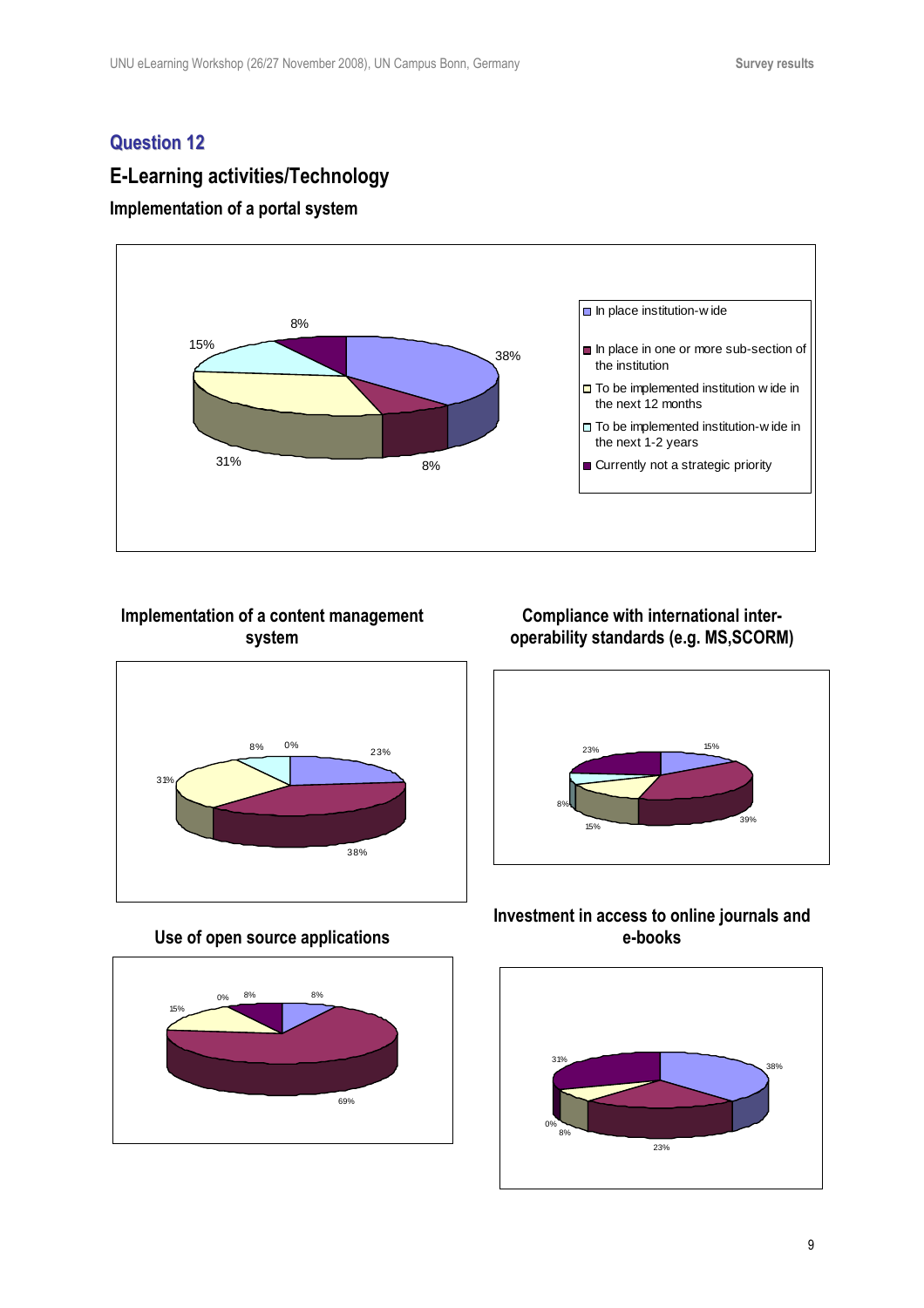#### **Integration of disparate academic and administrative IT systems (i.e. purchase of new system ad / or integration of legacy system)**



#### **Additional comments:**

- Server applications and our online learning environment. Support for linux users has improved over the past few years
- Major drive by our libraries most economical way to ensure access to the widest range of journals
- Original developer of IMS-Learning Design

#### **Question 13**

#### *Does your institution use a learning management system for delivery online course:*

5 respondents do not use any LMS yet. 5 from 9 do use Moodle!

#### **Additional comments:**

Plus a combination of tools, e.g. real-time interactive virtual classroom using screen sharing and VOIP technologies, web lectures …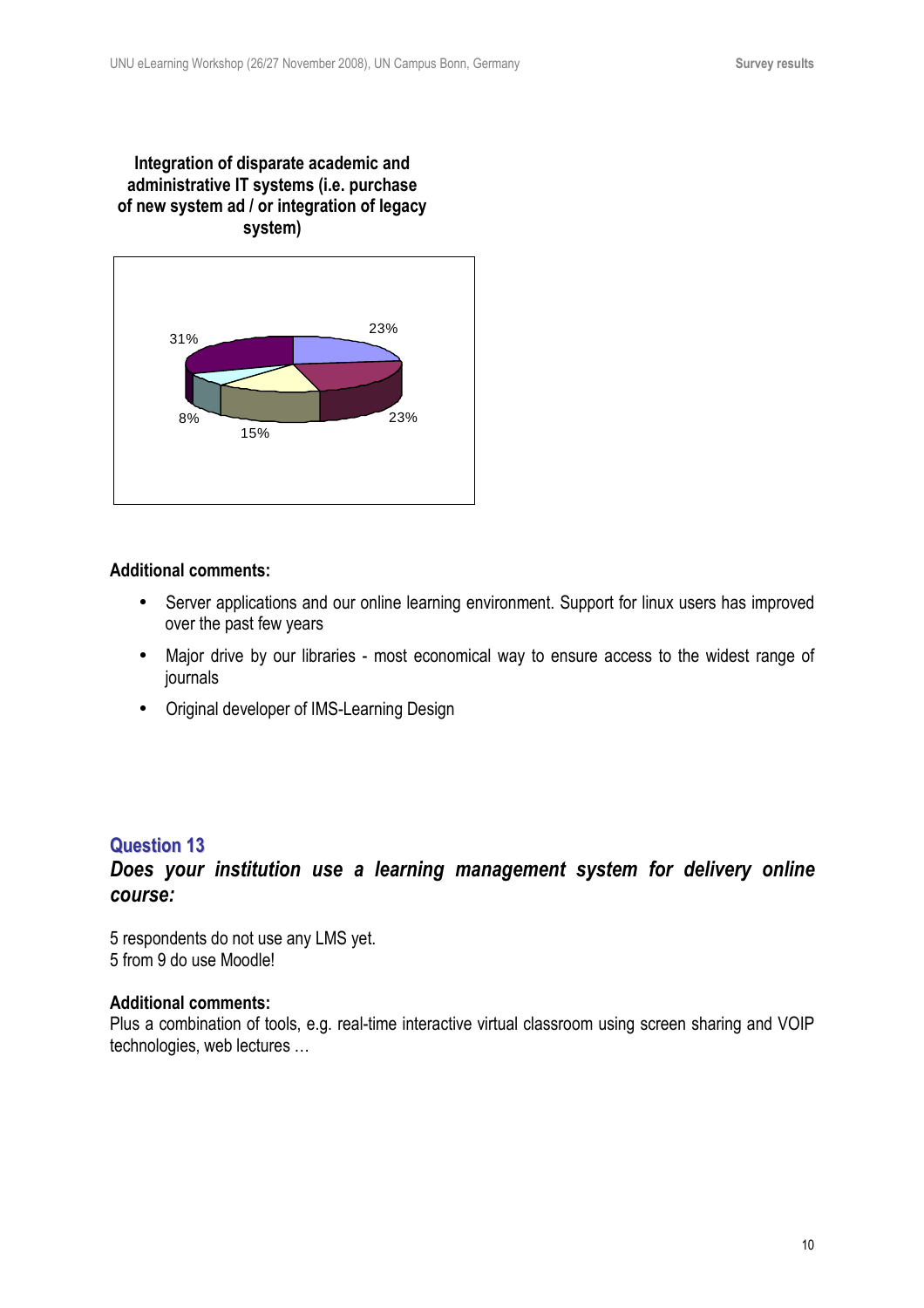# **Question 14 Networking**

# *Which are the main regions for your capacity development activities in your institute?*

- **Europe** , but students from all over the world
- **Africa, Asia, Middle East**
- **South America** and Africa
- **Developing countries**
- Africa
- Africa, Asia, Middle East and **Central America**

# **Question 15**

*Are you aware of e-learning activities run by UNU institutes other than your own? If so, which one(s)?* 

UNU-ViE Global Virtual University GVU UNU Online Media's courses, UNU-INWEH courses UNU virtual learning Centre in Tokyo UNU-OCW initiative Water Virtual Learning Centre at UNU-INWEH Course on Regional Integration at UNU-CRIS UNU-MERIT, UNU-IIST

# **Question 16**

## *Do you have partner institutions or experts, with which/whom you work or plan to work in relation to e-learning? If yes, please list the top partners. Complete list of all responses given to this question*

- Network of European open universities
- UNU-ViE, University of Kassel Germany, University of Essen, Germany Iniversity of Bochum, Germany, University of Strasbourg, France and Technology Outreach project, Maryland, USA
- Collaboration with Westfälische Wilhelms-Universität Münster (Münster University)
- Open University UK, Open University of Catalunya, Keio University
- OSCHA and PSCSI
- Online Media Studio, MERIT, INWEH
- University of Hawaii, Keio University, Unversity of Adger, University of Guadalajara, Sydney **University**
- E-learning office in Tokyo, IIST
- Tokyo Institute of Technology